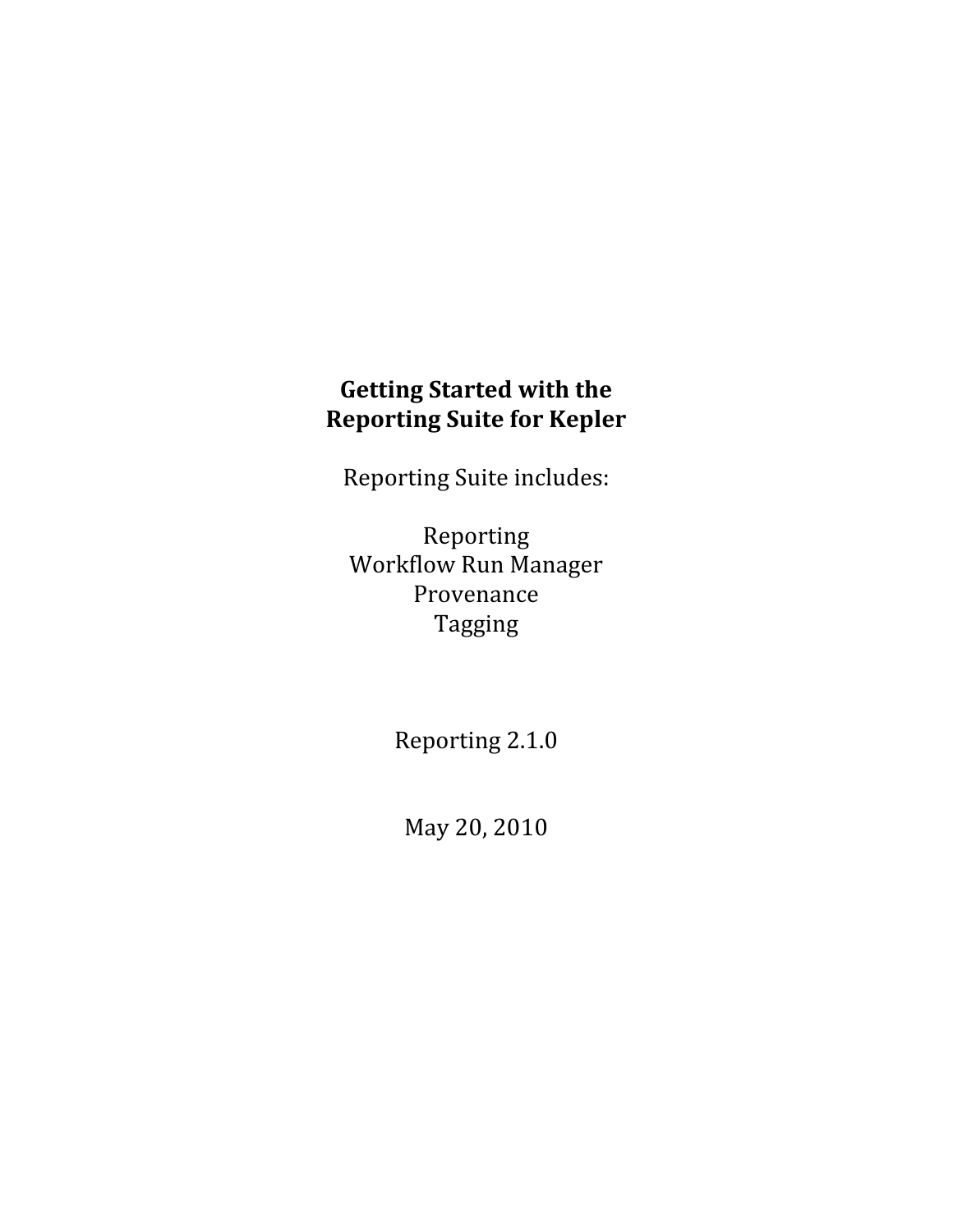# **Getting Started with the Reporting Suite for Kepler**

The '*Getting Started with the Reporting Suite'* guide is a tutorial style manual for scientists who would like to use the Reporting suite for Kepler. The Reporting suite contains four modules. These are: Reporting, the Workflow Run Manager, Provenance, and Tagging. The Reporting suite was created to assist scientists in generating reports from Kepler workflows, and in capturing and managing the results of workflow executions.

#### **Table of Contents**

|    |                                                             | $\mathcal{P}$  |
|----|-------------------------------------------------------------|----------------|
|    |                                                             | 2              |
|    |                                                             | 3              |
|    |                                                             | 3              |
|    | 3.1 Navigation between Workflow and Reporting Views         | 3              |
|    |                                                             | 3              |
|    |                                                             | 3              |
|    |                                                             | 4              |
|    | 4.1 Adding and Deleting Workflow Items from a Report Layout | $\overline{4}$ |
|    |                                                             | 5              |
|    |                                                             | 6              |
|    |                                                             | 7              |
|    |                                                             | 7              |
|    |                                                             | 7              |
|    |                                                             | 8              |
| 6. |                                                             | 8              |
|    |                                                             |                |

#### **1. Introduction**

The Getting Started with the Reporting Suite guide introduces the main components and functionality of the Reporting Suite. The Reporting Suite is used in conjunction with Kepler, a software application for the analysis and modeling of scientific data. There are four modules that comprise the Reporting Suite. These modules are: Reporting, the Workflow Run Manager, Provenance, and Tagging. This Guide provides a brief introduction to the Reporting Suite interface, and provides some guidance on how to use the features of the Reporting suite to create reports, manage workflows, tag workflows and runs, and export workflow the results of workflow executions ("runs").

#### **1.1 What is the Reporting Suite ?**

The Reporting Suite adds additional features to the Kepler application. The Reporting Suite provides scientists with a way to create reports from their Kepler workflows, tag workflows, and tag, search, export, upload and delete workflow runs.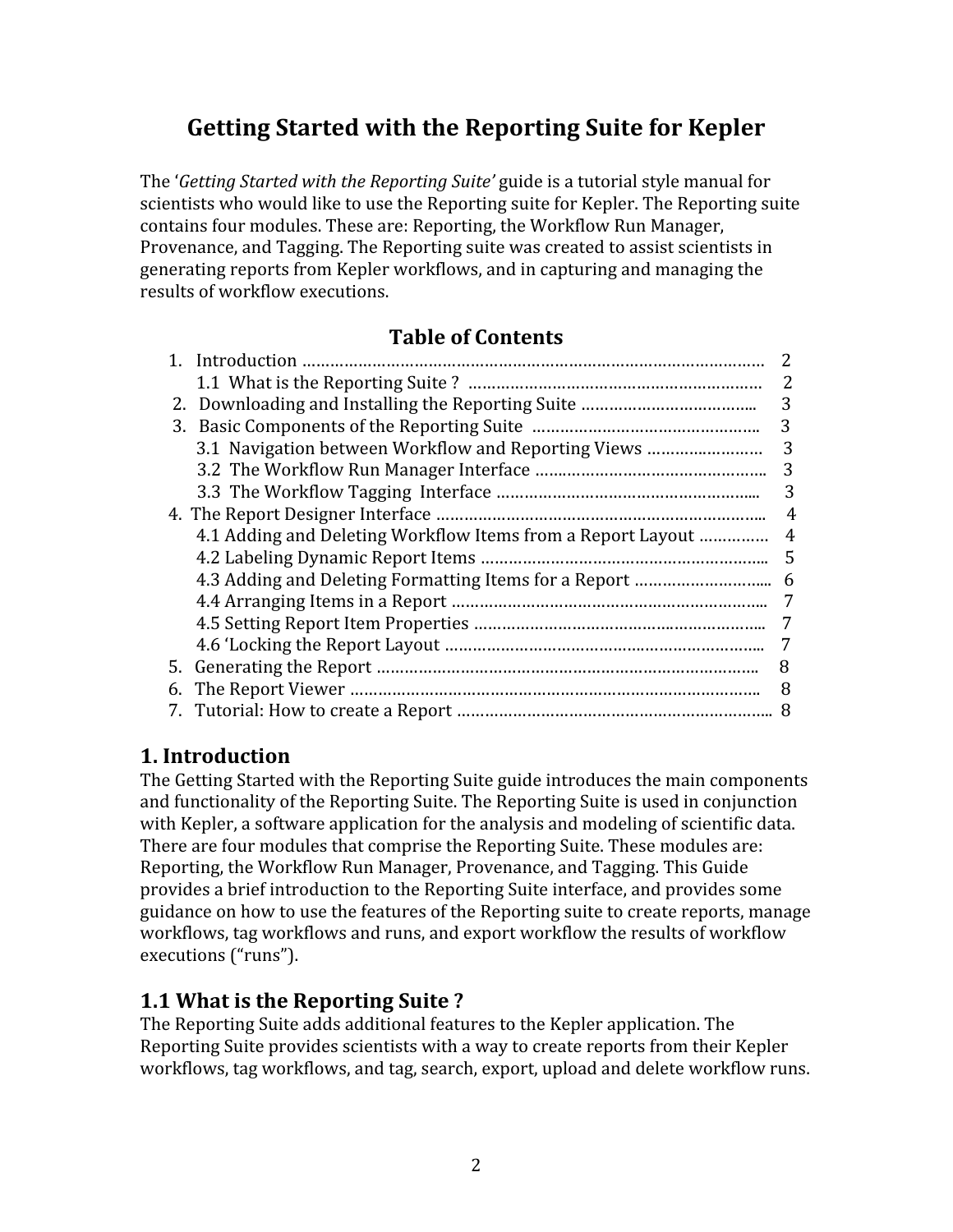# **2. Downloading and Installing the Reporting Suite**

From the main Kepler Menus select Tools > Module Manager. From the Module Manager dialog, select the Available Modules tab. Select 'reporting‐2.1.0' from the list of Available Suites, then click the right arrow button to move the reporting‐2.1.0 suite to the list of Selected Modules. Click the 'Apply and Restart' button to retrieve the reporting suite and restart Kepler. When Kepler has been restarted you will see that the Current Suite shows four modules – reporting, workflow‐run‐manager, tagging, and provenance. This indicates that the Reporting suite has been installed successfully.

### **3. Basic Components of the Reporting Suite**

Once you have installed the Reporting suite, you will notice that the Kepler interface now has some new items at the top of the toolbar. The View dropdown selection box allows you to switch between the Workflow Editor view, and the Report Designer view. The Tagging selection box allows you to semantic tag your workflows and workflow runs.

# **3.1 Navigation between Workflow and Reporting Views**

When the Reporting suite is installed, Kepler will always start in the Workflow Editor view. After you build your workflow, then switch to the Report Designer view by selecting it from the View drop down selection box in the upper right hand corner of the Kepler toolbar. You can move back and forth between the views without losing any of the workflow or report layout information.



# **3.2 The Workflow Run Manager Interface**

The Workflow Run Manager interface allows you to track and manage executions of Kepler workflows. A report for a workflow run, if it exists, can be viewed by clicking on the run's row in the Workflow Run Manager table.

For more information on using the Workflow Run Manager, please refer to the documentation for the Workflow Run Manager. This documentation can be accessed by selecting Help > Modules Documentation, and then select 'workflow‐run‐manager' from the list of active modules.

# **3.3 The Workflow Tagging Interface**

The Workflow Tagging Interface allows you to semantic tag Kepler workflows and workflow runs. For more information on using the Tagging module, please refer to the documentation for Tagging. This documentation can be accessed by selecting Help > Modules Documentation, and then select 'tagging' from the list of active modules.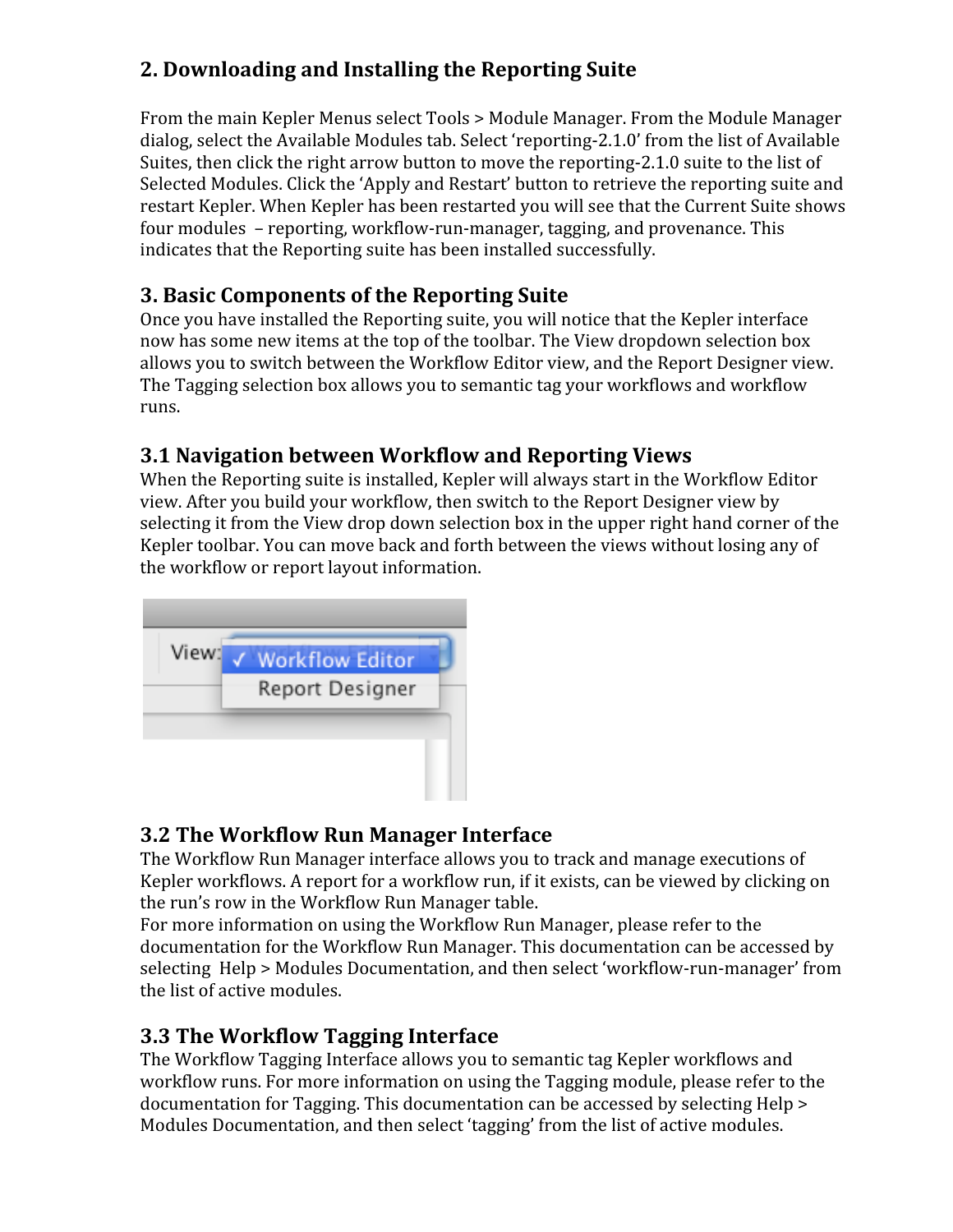### **4. The Report Designer Interface**

The Report Designer interface allows you to create reports based on your workflow.

After you have opened or created your workflow, switch to the Report Designer view to create a report. In the Report Designer view, you will see three groups of components in the left hand side of the pane. These are as follows:

- 1.) Items of Interest
- 2.) Report Formatting Items
- 3.) Item Properties

The right hand side of the Report Designer Interface contains the tabs for creating and viewing the Report Layout, and the Workflow Run Manager.



# **4.1 Adding and Deleting Workflow Items for a Report**

The 'items of interest' represent the actors and other elements from your workflow that may be added to your report. The values that are generated for these items are not available until after the workflow is run. Therefore, you can think of these as 'dynamic'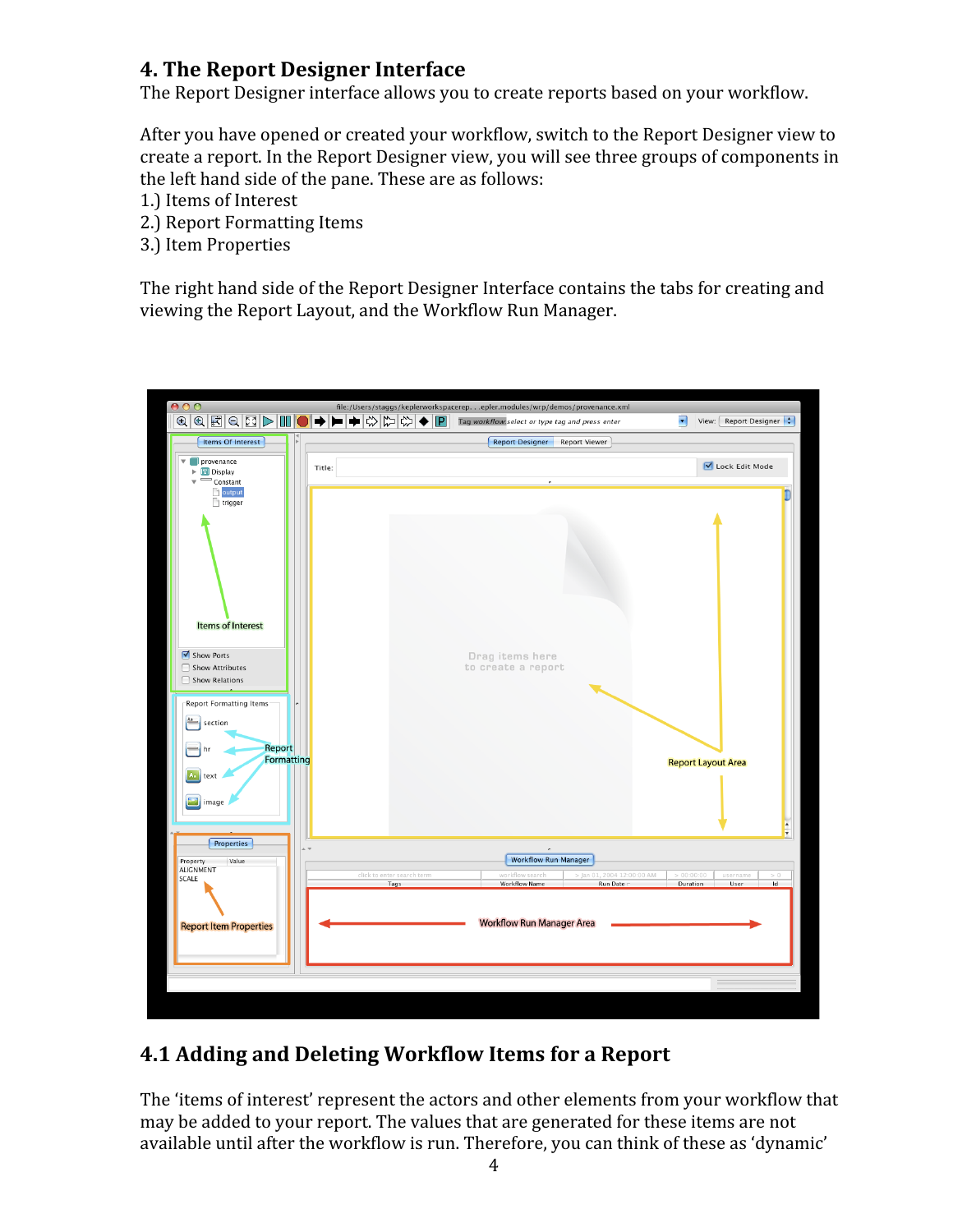items that are synonymous with elements of the workflow and the data that will be generated each time a workflow runs.

To add a dynamic workflow item to the report, simply drag it out from the tree in the items of interest group, and onto the report layout area.

The report layout area is designated by an image of a blank report labeled with the words "Drag items here to create a report". Once you drop the item of interest into the layout area, a representation of that item will be displayed in the report layout.

To delete any report item, simply click on the red 'Delete' icon on the right hand side of the item.

| QQRQB>IO● FFODDO                                                                                                                       | Tag workflow select or type tag and press enter $\mathbf{r}$ $\boxed{\mathbf{T}}$ View: Report Designer                                                                                                                           |                |
|----------------------------------------------------------------------------------------------------------------------------------------|-----------------------------------------------------------------------------------------------------------------------------------------------------------------------------------------------------------------------------------|----------------|
| Items Of Interest                                                                                                                      | <b>Report Designer</b><br>Report Viewer                                                                                                                                                                                           |                |
| provenance<br>$\overline{\mathbf{v}}$<br><b>T</b> Display<br>Þ<br>$\overline{\phantom{m}}$ Constant<br>cutput                          | Title: Sample Report                                                                                                                                                                                                              |                |
| trigger                                                                                                                                | North Label<br><b>O</b> Delete<br>Constant.output<br>East Label<br>West Label<br>South Label                                                                                                                                      |                |
| Show Ports<br>Show Attributes<br>Show Relations<br>$\lambda$<br>-Report Formatting Items<br>Aa<br>section<br>hr<br>A.<br>text<br>image |                                                                                                                                                                                                                                   |                |
| $\hat{\phantom{a}}$<br>Properties<br>Property<br>Value<br><b>ALIGNMENT</b><br>SCALE                                                    | $\triangle~\forall$<br>۰<br><b>Workflow Run Manager</b><br>click to enter search term<br>workflow search<br>> Jan 01, 2004 12:00:00 AM<br>>00:00:00<br>username<br>Tags<br><b>Workflow Name</b><br>Run Date =<br>Duration<br>User | ₹<br>> 0<br>Id |

#### **4.2 Labeling Dynamic Report Items**

If you would like to apply a label to any dynamic report item, there are four fields that allow you to create a label that will appear to the North, South, West, or East of that specific item. This is useful for creating figure maps, or other short annotations. For longer annotations, it is best to use the static text field that is available in the report formatting items group as described in the next section.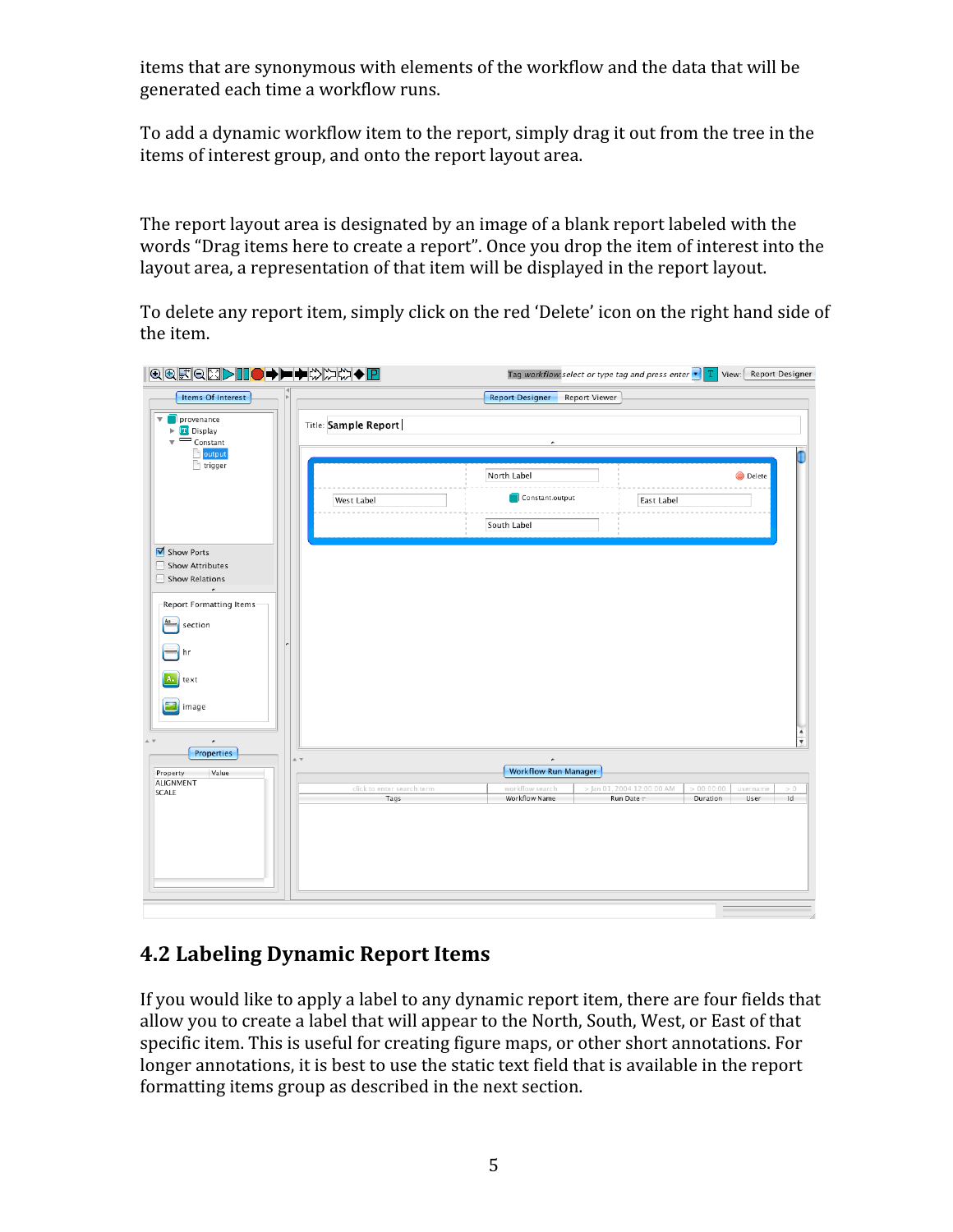# **4.3 Adding and Deleting Formatting Items for a Report**

image

In addition to the dynamic items from your workflow, you can also add formatting to your report by dragging and dropping the report formatting icons into your report layout. Report formatting items include the following:

| section               | By dragging and dropping the section icon into your report layout,<br>you can add a section heading. Section headings contain text for the<br>title of the section and a line below the text. |
|-----------------------|-----------------------------------------------------------------------------------------------------------------------------------------------------------------------------------------------|
|                       | By dragging and dropping the horizontal rule icon into your<br>report layout you can add a horizontal line between items on your<br>report.                                                   |
| <u>  A. J</u><br>text | By dragging and dropping the text icon into your<br>report layout you can add basic text annotations to your report.                                                                          |

By dragging and dropping the image icon into your report layout you can add a static image from an external file.

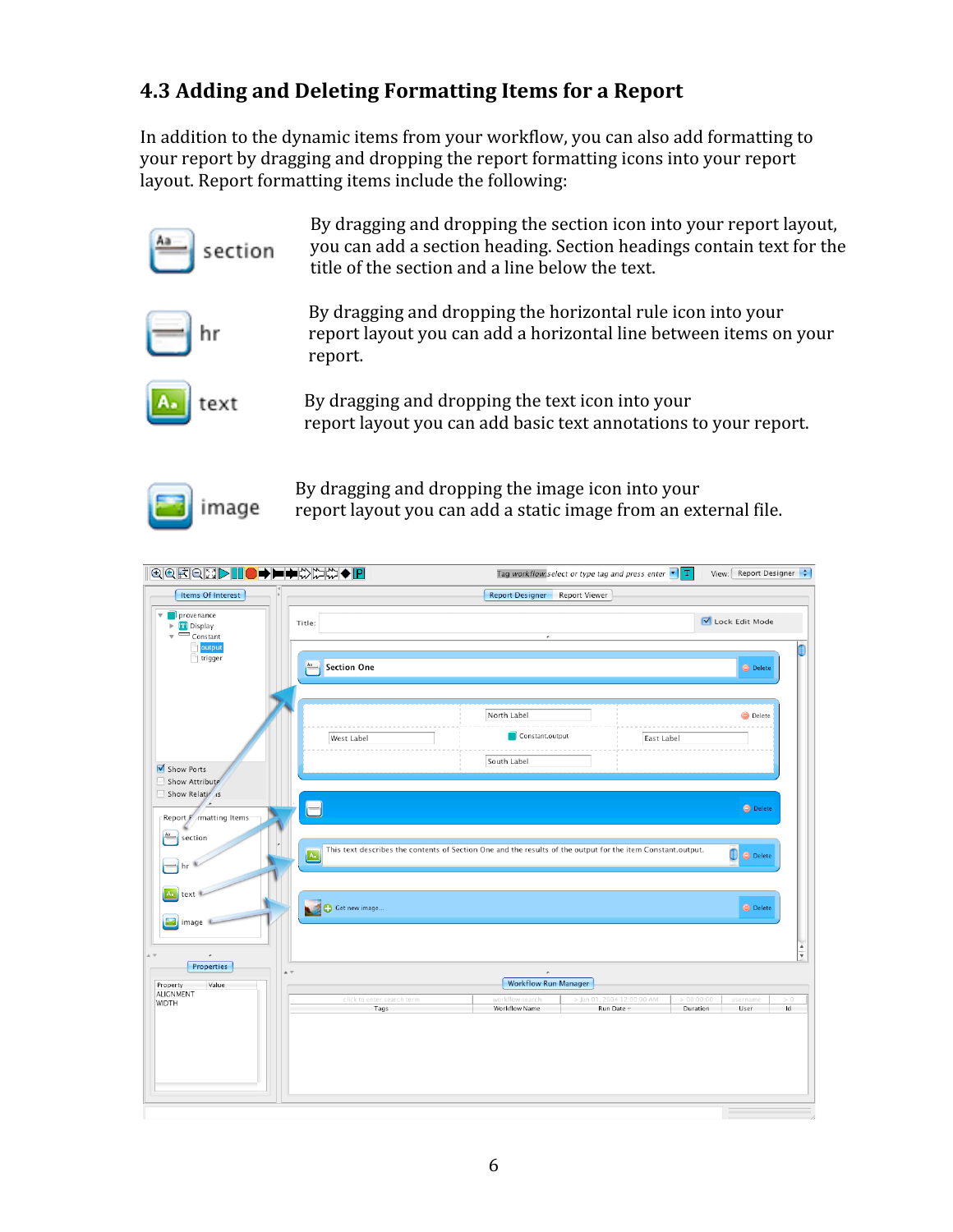To delete any report formatting item, simply click on the red 'Delete' icon on the right hand side of each item.

# **4.4 Arranging Items in a Report**

After you drag and drop the dynamic workflow items and static report formatting items into your report layout, you can then re‐arrange the layout by dragging and dropping the items in the report layout area. You can do this by placing the mouse over any corner or edge of a report item in the report layout, until you see the cursor change into the directional crosshair cursor. Click the left mouse button and the report item that you are hovering over will change to a darker color, indicating that the report item has been selected. Use your mouse to drag the item into any blank white space between items. You will see a green 'plus' icon appear. Then release the mouse button and the item will be moved into the area where you have just dropped it. All of the items in the report layout can be arranged using drag and drop.

### **4.5 Report Item Properties**

Each report item has properties that control the formatting values for the item that is currently selected. To select the item you would like to assign property values to, click the left mouse button on the item. The selected report item will change to a darker color blue, and the properties window will display the list of configurable properties for that item. Next, click the left mouse button in the Value column located just to the right of the property that you would like to set. A text entry box with two arrows will be displayed. Clicking anywhere on the two arrows, will bring up a list of possible value settings for that property. Click on any of the values in the list to assign it as the value for that property.



# **4.6 'Locking' the Report Layout**

If you have installed the Workflow Run Manager module in addition to the reporting module, it will provide the ability to track and manage workflow runs. A report layout (if it exists) associated with a workflow run can be viewed by clicking on a run row in the Workflow Run Manager table. If you currently have a report layout designed but unsaved, and you click on a run row, you could lose these changes when the workflow